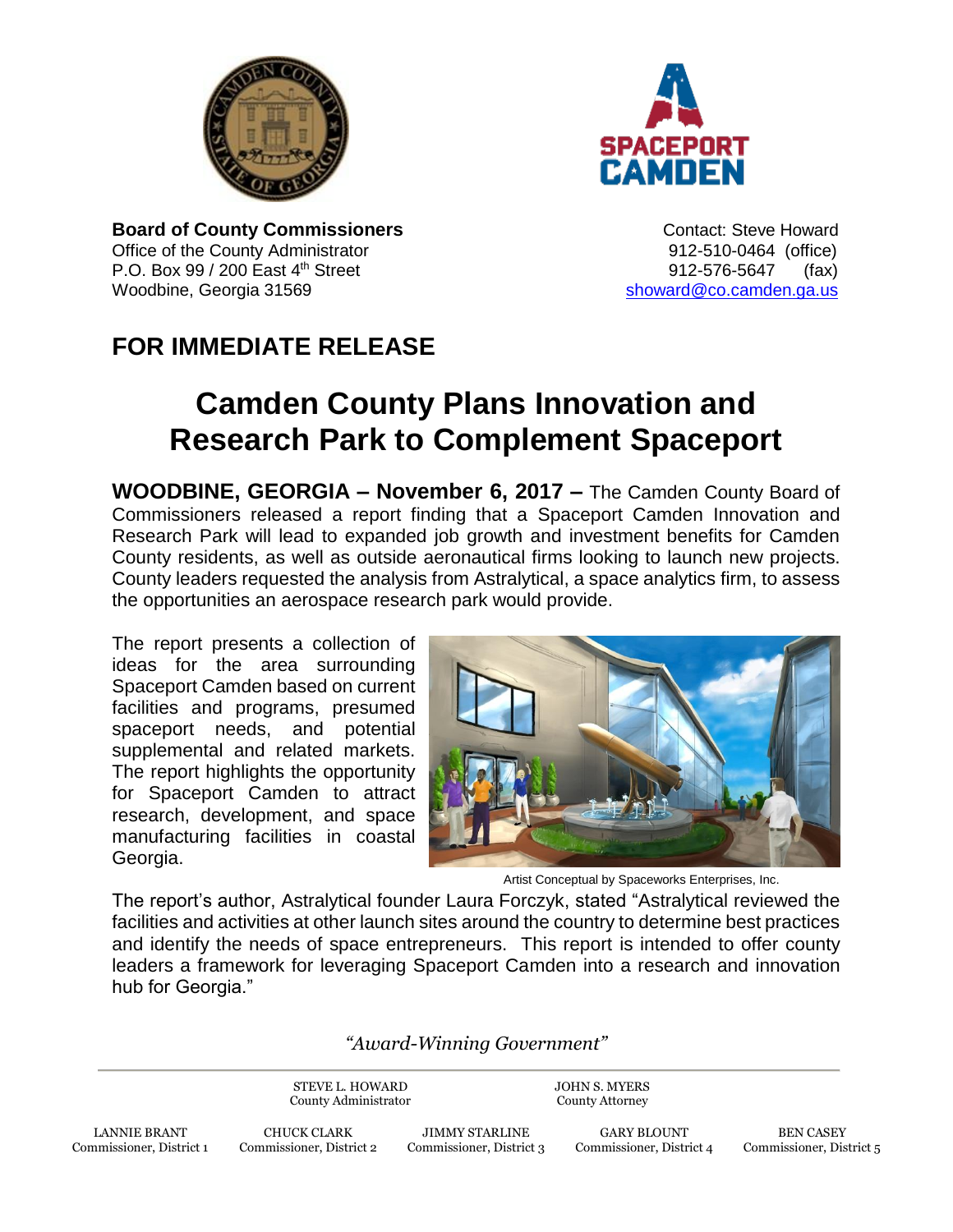Specifically, the Innovation and Research Park will seek to encourage the relocation, expansion and creation of businesses among both spaceport users and secondary support providers. Space related incubators and accelerator programs at the Innovation and Research Park would be designed to encourage small spin-off companies and startups inspired by Spaceport's activities. The report also showcases Spaceport Camden's potential to provide private spaceflight training, tourism, and community learning facilities.

"Ultimately, launch operations will only be a small part of the overall economic activity at Spaceport Camden," said Steve Howard, Camden County Administrator and Spaceport Camden Project Lead. "One thing we've learned from this project is that there is tremendous private sector investment in the commercial space industry and we want to position Spaceport Camden to take full advantage of that opportunity. As space companies plan larger constellations with smaller rockets, Spaceport Camden is ideally positioned to serve as the epicenter of the new innovation based economy. We also offer unique space manufacturing opportunities given our position on major transportation routes between other launch sites at Cape Canaveral and Wallops Island," added Howard.



Artist Conceptual by Spaceworks Enterprises, Inc.

## *"Award-Winning Government"*

STEVE L. HOWARD County Administrator JOHN S. MYERS County Attorney

> GARY BLOUNT Commissioner, District 4

BEN CASEY Commissioner, District 5

LANNIE BRANT Commissioner, District 1

CHUCK CLARK Commissioner, District 2

JIMMY STARLINE Commissioner, District 3